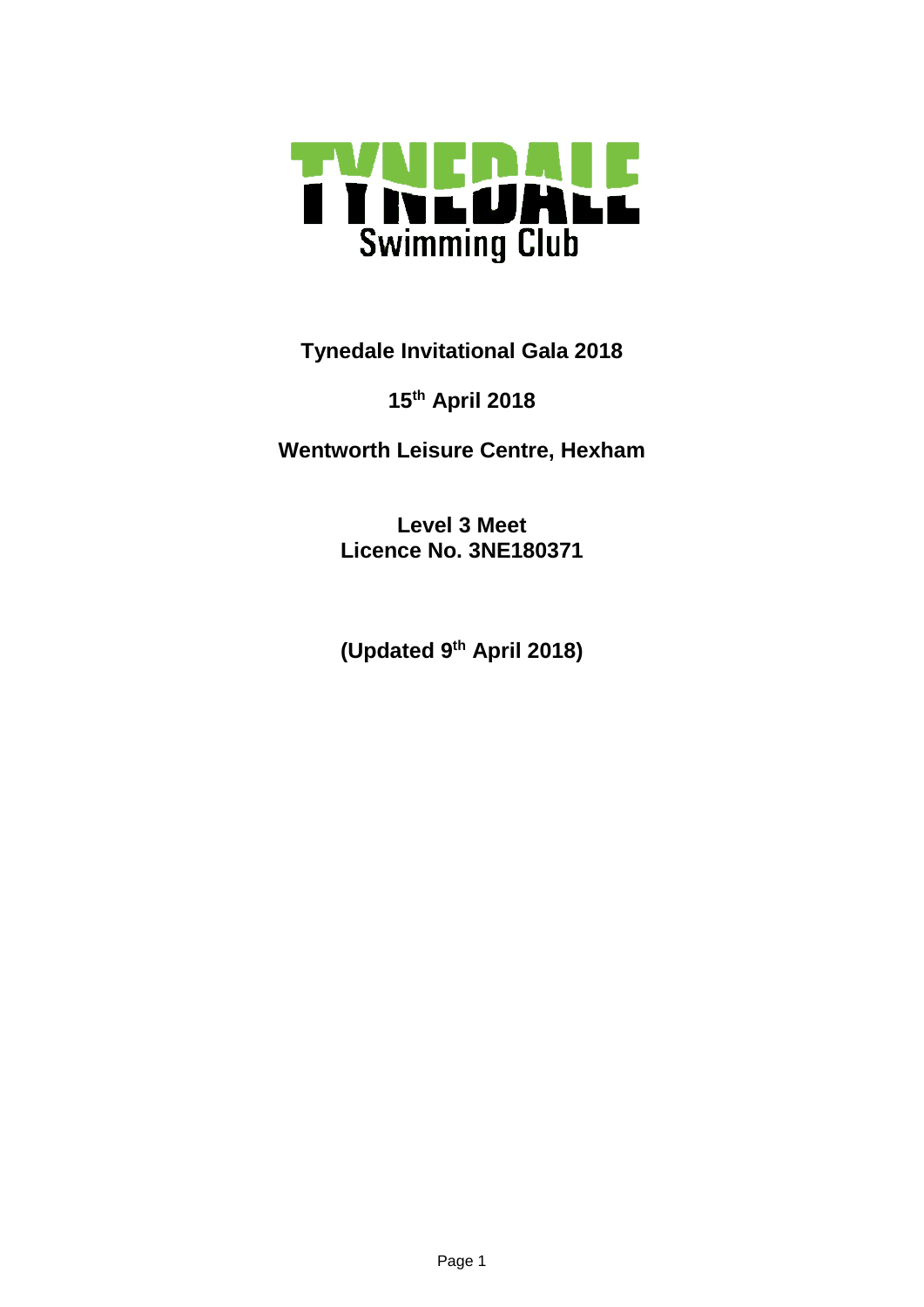

## **Welcome**

Tynedale Swimming Club welcome Alnwick, Carlisle, Blyth, Ashington, Washington, Morpeth and North Tyneside ASC.

Some useful Information for the day.

- 1. Car parking is free in Wentworth car park however **disc parking restrictions apply to red and blue bays**. White coloured bays are free all day.
- 2. Admission to the centre will be from 7.45am. Warm up commences at 8am.
- 3. Wentworth Leiseure Centre has introduced a policy of no outdoor footwear within the changing areas and we ask all swimmers to observe this.
- 4. Lockers require a £1 coin which is refundable. Can we please ask all swimmers to make use of this facility.
- 5. Spectator seating will be available on the first floor balcony and in a confined area on the poolside. Can we please remind parents/supporters that only swimmers, officials and coaches with poolside passes are permitted outside of this poolside seating area.
- 6. All events are heat declared winners. Medals will be made to the fastest swimmers, on or under the converted short course NER Times as follows:
	- Ages for medals will be calculated as of 15th April 2018.
	- Fastest 6 swimmers in age groups 8/9/10
	- Fastest 3 swimmers 11/12/13/14
	- Fastest 3 swimmers 15 and over
	- Speeding tickets will be given to swimmers obtaining times faster than the NER times(as converted from SC to LC).Age as at the LC NER event this year ie age as of 31st DEC(for NER times only).
- 7. Refreshments will be available within the Leisure Centre. Hot and cold drinks and cold snacks are available in the reception area. You can also purchase hot meals and snacks in the bowling alley at the far end of the leisure centre.
- 8. There will be a selection of swimming accessories on sale in the reception area. Please ask at the reception desk for assistance.

We hope you enjoy your day and we wish all swimmers the very best of luck.

TSC Committee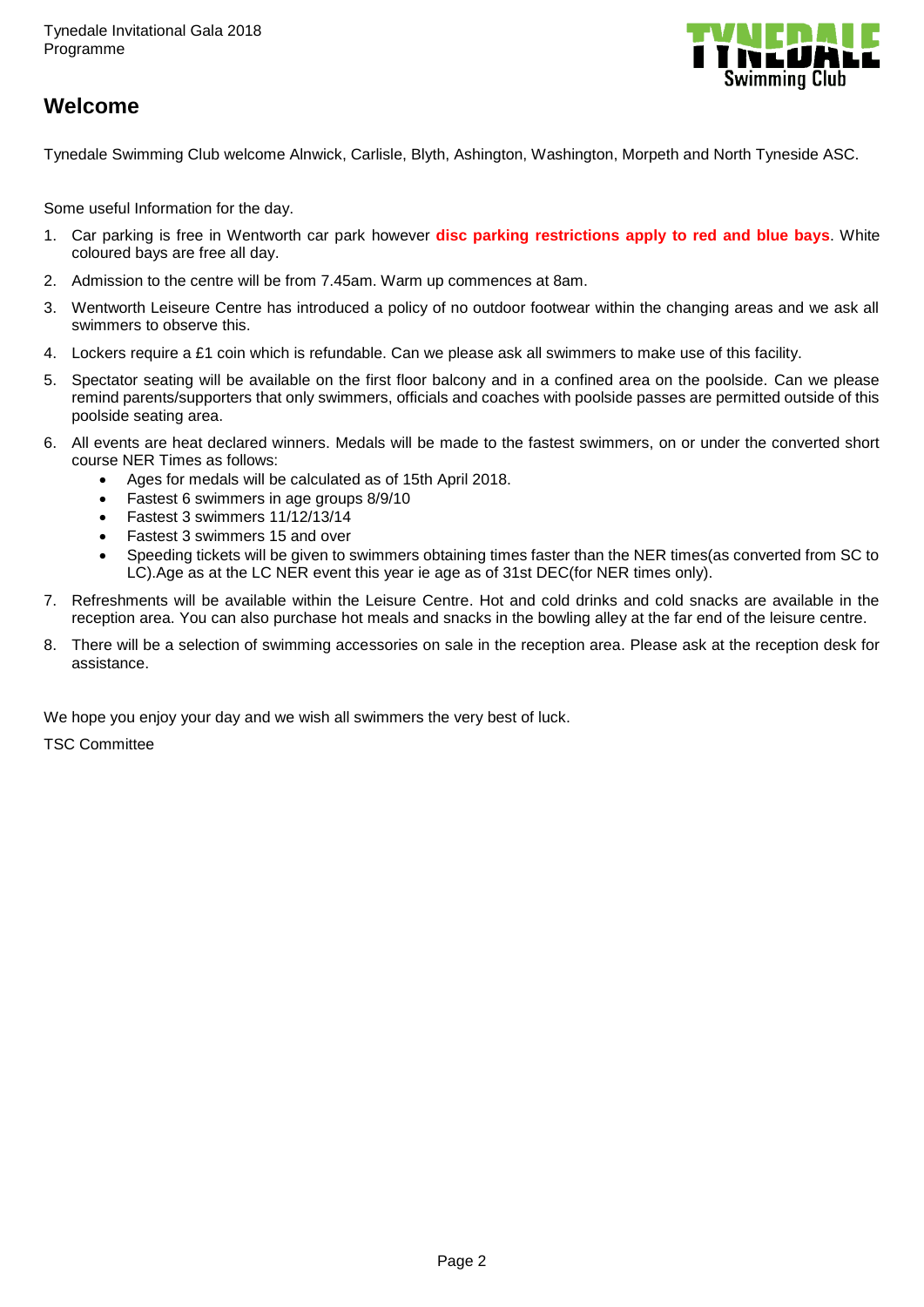

## **Session 1** (Warmups 08:00, Event Start 09:00)

### **EVENT 101 Boys 10 Yrs/Over 400m Freestyle**

| $\mathbf{1}$ .   | Benjamin FORTESCUE     | 13 | <b>Alnwick Dol</b> | .         |
|------------------|------------------------|----|--------------------|-----------|
| 2.               | <b>Matthew PARK</b>    | 14 | Alnwick Dol        |           |
| 3.               | Daniel JONES           | 14 | Tynedale           | .         |
| $\overline{4}$ . | Joshua MUNGALL         | 12 | <b>Alnwick Dol</b> |           |
| 5.               | Aser MOHAMED           | 10 | Carlisle Ag        | $7:50.31$ |
| 6.               | Jamie HOLLIDAY         | 13 | Carlisle Ag        | 6:19.15   |
| 7.               | Joe YATES              | 13 | Morpeth            | 6:05.65   |
| 8.               | <b>Isaac SWARBRICK</b> | 13 | Morpeth            | $6:00.00$ |
| 9.               | Roman VIERECKL         | 12 | North Tyne         | 5:38.06   |

### **EVENT 102 Girls 09 Yrs/Over 100m Freestyle**

| 1.  | Erin GIVENS            | 9               | Alnwick Dol | .         |
|-----|------------------------|-----------------|-------------|-----------|
| 2.  | Mia HATELY             | 10              | Alnwick Dol | .         |
| 3.  | Sian TUCK              | 11              | Washington  | .         |
| 4.  | <b>Edith MILLER</b>    | 10              | North Tyne  |           |
| 5.  | Lara THACKRAY          | 10 <sup>1</sup> | Washington  | .         |
| 6.  | Ellie HENDERSON        | 10              | Morpeth     | $1:55.00$ |
| 7.  | Rebecca MURRAY         | 10              | Morpeth     | 1:45.65   |
| 8.  | Megan EATON            | 11              | Alnwick Dol | 1:44.32   |
| 9.  | Olivia SHARP           | 12              | Alnwick Dol | 1:43.93   |
| 10. | Grace LITTLE           | 9               | Carlisle Aq | 1:41.72   |
| 11. | Sophie ALMOND          | 10              | Morpeth     | $1:40.00$ |
| 12. | Molly JOHNSTON         | 10 <sup>1</sup> | Alnwick Dol | 1:38.82   |
| 13. | <b>Emily ROGERS</b>    | 14              | Washington  | $1:36.41$ |
| 14. | Ericka GUNAYON         | 10 <sup>1</sup> | Ashington   | $1:35.00$ |
| 15. | Georgia HUTCHINSON     | 11              | Morpeth     | $1:35.00$ |
| 16. | Eve GRANSBURY          | 11              | North Tyne  | 1:33.35   |
| 17. | Tesni OWEN             | 11              | Tynedale    | 1:32.27   |
| 18. | Katie SMEATON          | 11              | North Tyne  | 1:32.17   |
| 19. | Grace COURTNEY         | 15              | Tynedale    | 1:30.39   |
| 20. | Daisy MCLINTOCK        | 12              | Tynedale    | 1:30.35   |
| 21. | Gwendolyn MEARNS       | 10              | Tynedale    | 1:29.94   |
| 22. | <b>Charlotte MARSH</b> | 10              | Carlisle Aq | 1:28.92   |
| 23. | Maisie SANDS           | 10              | Morpeth     | 1:28.61   |

### **EVENT 103 Boys 09 Yrs/Over 100m Freestyle**

| 1.  | Will HEWSON             | 10 | Carlisle Ag        |           |
|-----|-------------------------|----|--------------------|-----------|
| 2.  | Reuben SMITH            | 11 | <b>Blyth</b>       |           |
| 3.  | Nathan EMSLIE           | 12 | North Tyne         | .         |
| 4.  | Andrew SOAN             | 10 | North Tyne         | .         |
| 5.  | Lewis PHILLIPS          | 11 | Tynedale           | .         |
| 6.  | Shaun GRAY              | 10 | Carlisle Ag        | .         |
| 7.  | Joshua COLE             | 11 | <b>Alnwick Dol</b> | .         |
| 8.  | Sam RAE                 | 10 | Carlisle Aq        | .         |
| 9.  | Alfie ASHURST           | 10 | Ashington          | 1:48.19   |
| 10. | <b>Thomas BRADLEY</b>   | 10 | Carlisle Aq        | 1:43.74   |
| 11. | Matthew HALL            | 11 | Carlisle Ag        | $1:42.02$ |
| 12. | <b>Oliver TOMLINSON</b> | 10 | <b>Blyth</b>       | 1:41.62   |
| 13. | <b>Liam HUNTER</b>      | 9  | Morpeth            | $1:40.00$ |
| 14. | McKenzie GRIERSON       | 10 | Carlisle Aq        | 1:37.78   |
| 15. | Lewis GRAHAM            | 11 | Blyth              | 1:37.47   |
| 16. | Daniel SMITH            | 12 | <b>Blyth</b>       | 1:34.42   |
| 17. | Alfie MCCANN            | 10 | Carlisle Aq        | 1:31.79   |
| 18. | <b>Thomas MARSHALL</b>  | 13 | Morpeth            | 1:30.37   |
| 19. | <b>Joel ARRIES</b>      | 12 | Ashington          | 1:29.15   |
| 20. | Declan TATE             | 9  | Morpeth            | 1:28.97   |

| 10. | <b>Benjamin FISH</b>       | 13 | <b>Alnwick Dol</b> | 5:28.68   |
|-----|----------------------------|----|--------------------|-----------|
| 11. | Edward BROWN               | 11 | <b>Alnwick Dol</b> | $5:27.00$ |
| 12. | Charlie HAMMERSLEY         | 14 | Tynedale           | 5:24.99   |
| 13. | Kyle ENGLISH               | 13 | Tynedale           | 5:13.40   |
| 14. | Owen COGAN                 | 13 | Carlisle Ag        | 5:11.70   |
| 15. | <b>Richard BUTTERWORTH</b> | 13 | Morpeth            | 5:04.92   |
| 16. | Christian RYAN             | 13 | Tynedale           | $4:58.00$ |
| 17. | Ben SAXON                  | 16 | <b>Alnwick Dol</b> | 4:40.04   |

| 24. | Jenny PALMER        | 12              | Tynedale     | 1:28.07   |
|-----|---------------------|-----------------|--------------|-----------|
| 25. | Amber RIGG          | 9               | Carlisle Aq  | 1:27.92   |
| 26. | Freya SCALES        | 12 <sup>°</sup> | Carlisle Aq  | 1:27.87   |
| 27. | Erica SAVAGE        | 11              | Ashington    | $1:25.00$ |
| 28. | Georgina HAKIN      | 11              | <b>Blyth</b> | $1:20.81$ |
| 29. | Faye MORTON         | 13              | North Tyne   | 1:17.52   |
| 30. | Halle SEYMOUR       | 12              | Tynedale     | 1:16.45   |
| 31. | Georgia ANDERSON    | 15              | Tynedale     | 1:14.55   |
| 32. | Jasmine MEWES       | 13              | Washington   | 1:14.24   |
| 33. | Henna MARTIN-ALLMAN | 12 <sup>°</sup> | Tynedale     | 1:13.39   |
| 34. | Ailsa BATLEY        | 14              | Alnwick Dol  | $1:12.41$ |
| 35. | Anya STOREY         | 13              | Carlisle Aq  | 1:12.39   |
| 36. | Lara COGAN          | 15              | Carlisle Ag  | $1:12.21$ |
| 37. | Hannah JOHNSTON     | 12              | Alnwick Dol  | $1:10.40$ |
| 38. | Jessica EABORN      | 16              | Alnwick Dol  | 1:10.24   |
| 39. | Isabella DEACON     | 13              | Ashington    | 1:08.38   |
| 40. | Poppy LATIMER       | 14              | North Tyne   | 1:07.94   |
| 41. | Megan COLDWELL      | 12 <sup>°</sup> | Tynedale     | 1:07.60   |
| 42. | Neave ABBEY         | 13              | Ashington    | $1:07.51$ |
| 43. | Millie CRAIK        | 13              | Ashington    | 1:05.89   |
| 44. | Jennifer LOWRIE     | 13              | Alnwick Dol  | 1:05.36   |
| 45. | Erin PURDY          | 15              | Ashington    | 1:03.80   |

| 21. | Maximus LAZONBY      | 9  | Carlisle Ag  | $1:28.21$ |
|-----|----------------------|----|--------------|-----------|
| 22. | Ben SCOTT            | 11 | Tynedale     | 1:26.64   |
| 23. | Spencer THACKRAY     | 11 | Washington   | 1:26.49   |
| 24. | Joshua MUNGALL       | 12 | Alnwick Dol  | $1:20.22$ |
| 25. | Max HOLLAND          | 12 | North Tyne   | 1:17.66   |
| 26. | <b>Edward BROWN</b>  | 11 | Alnwick Dol  | 1:15.96   |
| 27. | <b>Matthew PARK</b>  | 14 | Alnwick Dol  | 1:13.63   |
| 28. | Samuel COOK          | 15 | <b>Blyth</b> | 1:12.12   |
| 29. | Jo Yu LIU            | 15 | Carlisle Ag  | 1:11.95   |
| 30. | Owen COGAN           | 13 | Carlisle Aq  | 1:11.85   |
| 31. | <b>Gregor BATLEY</b> | 12 | Alnwick Dol  | 1:08.89   |
| 32. | Joseph ANDERSON      | 13 | Tynedale     | $1:06.11$ |
| 33. | Samuel STOREY        | 16 | Carlisle Ag  | 1:04.84   |
| 34. | Robert BATES         | 13 | Tynedale     | 1:04.76   |
| 35. | Jonathan EABORN      | 13 | Alnwick Dol  | 1:02.50   |
| 36. | Luke FAHY            | 18 | Alnwick Dol  | 1:02.31   |
| 37. | Matthew JONES        | 14 | Carlisle Aq  | 1:01.21   |
| 38. | Cameron LACKEY       | 16 | Tynedale     | 59.45     |
| 39. | Shae COLLIS          | 15 | North Tyne   | 57.42     |
|     |                      |    |              |           |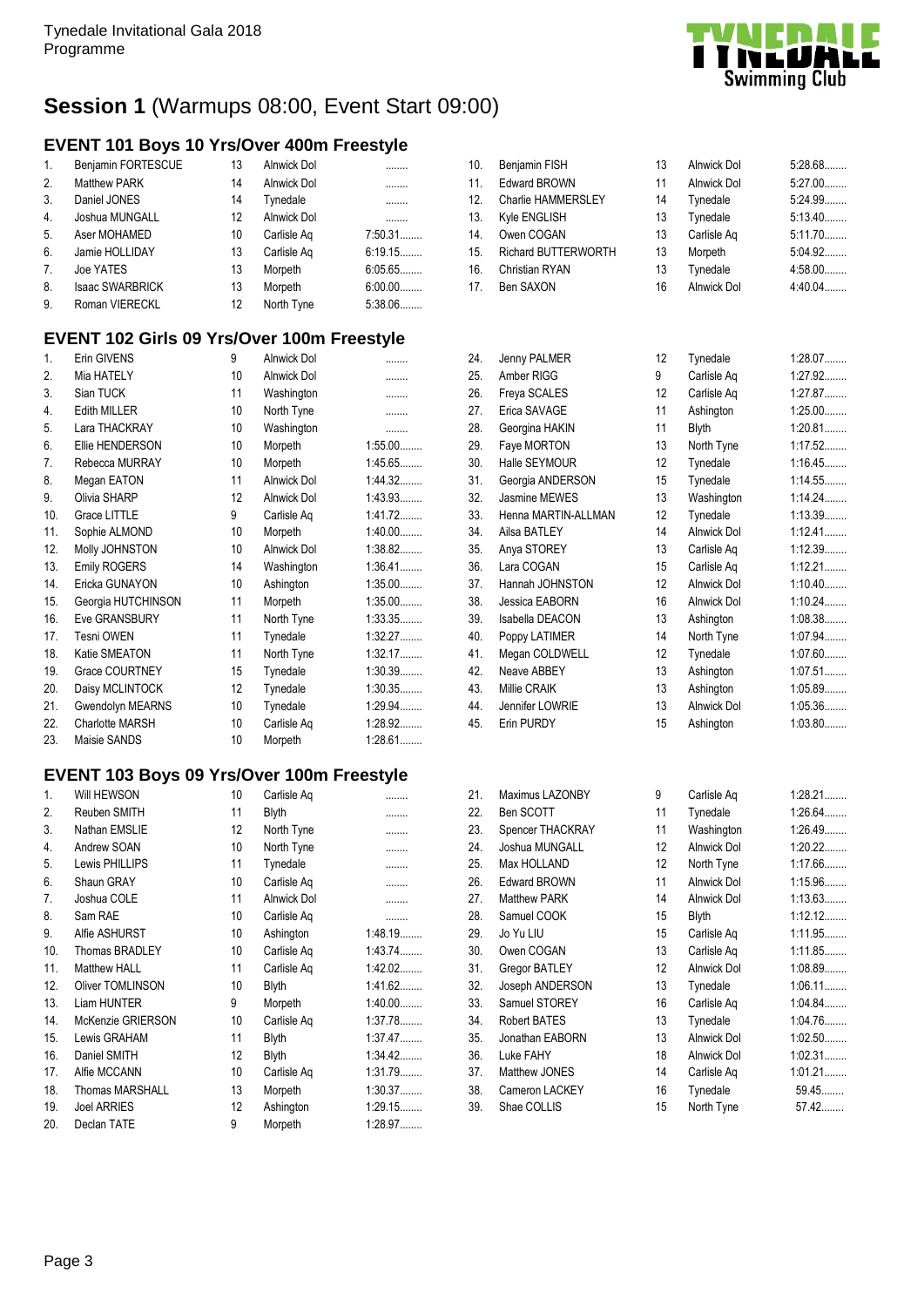### **EVENT 104 Girls 08 Yrs/Over 50m Butterfly**

| 1.  | Katelyne WILLSHIRE     | 12 | <b>Blyth</b>       |           |
|-----|------------------------|----|--------------------|-----------|
| 2.  | Isla BELL              | 8  | Carlisle Aq        | .         |
| 3.  | <b>Tesni OWEN</b>      | 11 | Tynedale           | .         |
| 4.  | Faye MORTON            | 13 | North Tyne         |           |
| 5.  | <b>Charlotte MARSH</b> | 10 | Carlisle Aq        |           |
| 6.  | <b>Ellis WATERMAN</b>  | 11 | <b>Blyth</b>       |           |
| 7.  | Ellie BROWN            | 9  | Tynedale           |           |
| 8.  | Isabel HAMMERSLEY      | 10 | Tynedale           | .         |
| 9.  | Morgan HENDERSON       | 10 | Carlisle Aq        |           |
| 10. | Jenny PALMER           | 12 | Tynedale           | .         |
| 11. | Amy PATTERSON          | 12 | <b>Alnwick Dol</b> |           |
| 12. | Daisy SHARP            | 8  | <b>Alnwick Dol</b> |           |
| 13. | Esmai GLENCROSS        | 8  | Carlisle Aq        | $1:20.21$ |
| 14. | Lara SWINNEY           | 9  | Alnwick Dol        | $1:14.20$ |
| 15. | Erin GIVENS            | 9  | Alnwick Dol        | $1:06.36$ |
| 16. | Millie BARKER          | 8  | Ashington          | $1:02.83$ |
| 17. | <b>Brooke HARRISON</b> | 10 | Ashington          | $1:00.00$ |
| 18. | Izzy BRYANT            | 9  | Carlisle Aq        | 59.74     |
| 19. | Lily ABBEY             | 9  | Ashington          | 59.44     |
| 20. | Lea GLENCROSS          | 10 | Carlisle Aq        | 57.49     |
| 21. | <b>Jess STERRY</b>     | 11 | Ashington          | 57.27     |
| 22. | Maisie O'MAHONY        | 8  | Carlisle Aq        | 54.79     |
| 23. | Alice DI LULLO         | 12 | Tynedale           | 53.56     |
|     |                        |    |                    |           |

## **EVENT 105 Boys 08 Yrs/Over 50m Butterfly**

| $\mathbf{1}$ . | Reuben SMITH        | 11 | <b>Blyth</b> |           |
|----------------|---------------------|----|--------------|-----------|
| 2.             | <b>Isaac BATSON</b> | 9  | Tynedale     |           |
| 3.             | Sam MORTON          | 9  | North Tyne   |           |
| 4.             | Lawrence MILBURN    | 11 | Tynedale     |           |
| 5.             | Matthew HUNTLEY     | 10 | <b>Blyth</b> | 1:02.38   |
| 6.             | Dawson JAMISON      | 9  | Ashington    | $1:00.00$ |
| 7.             | Sonni MULLIN        | 8  | Ashington    | $1:00.00$ |
| 8.             | Denholm COLLIS      | 9  | North Tyne   | 58.48     |
| 9.             | Callum RATCLIFFE    | 11 | North Tyne   | 57.65     |
| 10.            | Thomas BRADLEY      | 10 | Carlisle Ag  | 52.50     |
| 11.            | Jacob LIGHT         | 9  | Morpeth      | $52.00$   |
| 12.            | Aser MOHAMED        | 10 | Carlisle Ag  | $50.52$   |
| 13.            | Jamie DYKINS        | 13 | Tynedale     | 44.70     |
| 14.            | Spencer THACKRAY    | 11 | Washington   | 44.57     |
| 15.            | Samuel COOK         | 15 | <b>Blyth</b> | 42.40     |

### **EVENT 106 Girls 09 Yrs/Over 200m Breaststroke**

| $\mathbf{1}$ . | Henna MARTIN-ALLMAN    | 12 | Tynedale           |         |
|----------------|------------------------|----|--------------------|---------|
| 2.             | Daisy MCLINTOCK        | 12 | Tynedale           |         |
| 3.             | Katie SMEATON          | 11 | North Tyne         |         |
| 4.             | Elizabeth VAN HINSBERG | 11 | Tynedale           | .       |
| 5.             | Amber RIGG             | 9  | Carlisle Ag        |         |
| 6.             | Sian TUCK              | 11 | Washington         |         |
| 7.             | <b>Tesni OWEN</b>      | 11 | Tynedale           | .       |
| 8.             | Mia HATELY             | 10 | <b>Alnwick Dol</b> |         |
| 9.             | Eve GRANSBURY          | 11 | North Tyne         | 4:18.52 |
| 10.            | Olivia SHARP           | 12 | <b>Alnwick Dol</b> | 4:02.20 |

# **EVENT 107 Boys 09 Yrs/Over 200m Breaststroke**

| $1 \quad$ | Andrew SOAN            | 10 | North Tyne  |         |
|-----------|------------------------|----|-------------|---------|
| 2.        | Harri BIRTWHISTLE-HUGH | 10 | Carlisle Ag | 4:15.37 |
| 3.        | Ruaridh BATLEY         | Q  | Alnwick Dol | 3:52.31 |
|           | 4. Benjamin FORTESCUE  | 13 | Alnwick Dol | 3:51.87 |



| 24. | Lara THACKRAY       | 10 | Washington         | 52.01   |
|-----|---------------------|----|--------------------|---------|
| 25. | Chloe GIVENS        | 11 | <b>Alnwick Dol</b> | 49.48.  |
| 26. | Freya JOHNSON       | 10 | Morpeth            | 48.69   |
| 27. | Rachel HUDDLESTON   | 11 | Tynedale           | 47.80   |
| 28. | <b>Edith MILLER</b> | 10 | North Tyne         | 45.90   |
| 29. | Erica SAVAGE        | 11 | Ashington          | 44.30   |
| 30. | Evie BELL           | 11 | Carlisle Aq        | 44.19.  |
| 31. | Ciara THORNLEY      | 13 | Tynedale           | 43.68   |
| 32. | Emma HAINSWORTH     | 12 | North Tyne         | 41.56   |
| 33. | Olivia O'MAHONY     | 10 | Carlisle Aq        | 41.25   |
| 34. | Ellen LOWRIE        | 11 | <b>Alnwick Dol</b> | $41.11$ |
| 35. | Abigail MURRAY      | 12 | Morpeth            | $40.62$ |
| 36. | Jenna CARRUTHERS    | 11 | Carlisle Aq        | $40.50$ |
| 37. | Georgina HAKIN      | 11 | <b>Blyth</b>       | 40.39   |
| 38. | Erin MCNEIL         | 12 | Washington         | 40.18   |
| 39. | Paige BASSETT       | 13 | Carlisle Aq        | 39.51   |
| 40. | Jasmine MEWES       | 13 | Washington         | 39.03   |
| 41. | Sophie GREEN        | 13 | <b>Alnwick Dol</b> | 39.00   |
| 42. | Elle MATHER         | 12 | Alnwick Dol        | 39.00   |
| 43. | Emma JONES          | 12 | Carlisle Aq        | 37.64   |
| 44. | Megan COLDWELL      | 12 | Tynedale           | 32.90   |
| 45. | Lauren VICKERS      | 17 | Alnwick Dol        | 32.82   |
| 46. | Isabella DEACON     | 13 | Ashington          | 32.40   |
|     |                     |    |                    |         |
| 16. | Ben SCOTT           | 11 | Tynedale           | 41.78   |
| 17. | Andrew BEHARIE      | 15 | <b>Blyth</b>       | 39.62   |
| 18. | Luke FAHY           | 18 | <b>Alnwick Dol</b> | 37.41   |
| 19. | Kyle ENGLISH        | 13 | Tynedale           | 37.36   |
| 20. | Samuel TATE         | 13 | Morpeth            | 36.43   |
| 21. | Jo Yu LIU           | 15 | Carlisle Aq        | 36.15   |
| 22. | <b>Robert BATES</b> | 13 | Tynedale           | 35.89   |
| 23. | Benjamin FISH       | 13 | Alnwick Dol        | 35.83   |
| 24. | Matthew SMITH       | 14 | Carlisle Aq        | $35.52$ |
| 25. | Jonathan EABORN     | 13 | Alnwick Dol        | 34.82   |
| 26. | Shay LOWERY         | 13 | Tynedale           | 33.97   |
| 27. | Christopher COWING  | 15 | Carlisle Aq        | 31.80   |
| 28. | Dominic ANDERSON    | 14 | Morpeth            | 31.10   |

| 11. | Molly HOLLAND          | 14 | North Tyne         | 4:01.90   |
|-----|------------------------|----|--------------------|-----------|
| 12. | Francesca DODD         | 11 | <b>Alnwick Dol</b> | 3:49.45   |
| 13. | Ella TELFER            | 12 | North Tyne         | 3:44.21   |
| 14. | Emelia FISHBURN-PARKIN | 13 | Washington         | 3:41.02   |
| 15. | Caitlin PADGETT        | 11 | Carlisle Ag        | 3:31.08   |
| 16. | Daisy CUNNINGHAM       | 11 | Morpeth            | 3:19.64   |
| 17. | Lara COGAN             | 15 | Carlisle Ag        | 3:07.00   |
| 18. | Nancy MULHOLLAND       | 16 | Tynedale           | 3:01.11   |
| 19. | Jessica DUFF           | 16 | North Tyne         | 2:54.30   |
| 20. | Madeleine DUFFY        | 14 | Tynedale           | 2:40.00   |
|     |                        |    |                    |           |
| 5.  | Ethan LONSDALE         | 14 | Ashington          | 3:10.20   |
| 6.  | Shay LOWERY            | 13 | Tynedale           | $3:03.00$ |
| 7.  | Christopher COWING     | 15 | Carlisle Aq        | 2:55.00   |

8. Ben SAXON 16 Alnwick Dol 2:54.28........

29. Jack ASHURST 13 Ashington 30.60........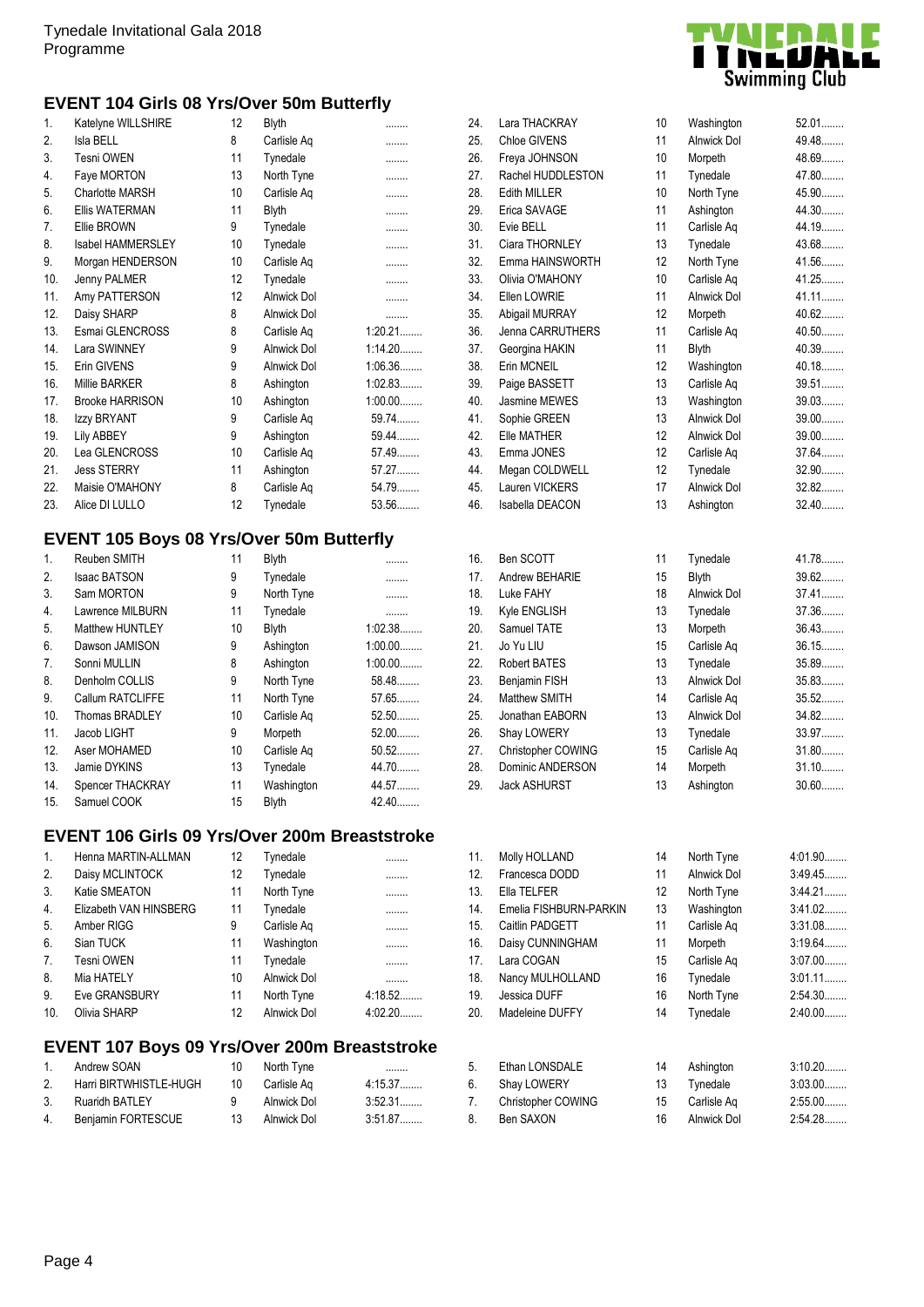#### **EVENT 108 Girls 09 Yrs/Over 100m Backstroke**

| $\mathbf{1}$ . | Lara SWINNEY           | 9  | Alnwick Dol        |           |
|----------------|------------------------|----|--------------------|-----------|
| 2.             | Gwendolyn MEARNS       | 10 | Tynedale           | .         |
| 3.             | Freya SCALES           | 12 | Carlisle Ag        | .         |
| 4.             | Erin GIVENS            | 9  | <b>Alnwick Dol</b> | .         |
| 5.             | Izzy BRYANT            | 9  | Carlisle Ag        | .         |
| 6.             | Martha HOLLAND         | 10 | North Tyne         | .         |
| 7.             | Lea GLENCROSS          | 10 | Carlisle Ag        | 1:43.13   |
| 8.             | Charlotte MARSH        | 10 | Carlisle Ag        | $1:40.41$ |
| 9.             | Faye MORTON            | 13 | North Tyne         | 1:37.03   |
| 10.            | Megan PARK             | 11 | Alnwick Dol        | 1:35.43   |
| 11.            | Charlotte WILSON       | 11 | Tynedale           | 1:34.90   |
| 12.            | Emelia FISHBURN-PARKIN | 13 | Washington         | 1:31.52   |
| 13.            | Abigail MURRAY         | 12 | Morpeth            | 1:31.15   |

### **EVENT 109 Boys 09 Yrs/Over 100m Backstroke**

| $\mathbf{1}$ .   | Lewis PHILLIPS        | 11                | Tynedale     |         |
|------------------|-----------------------|-------------------|--------------|---------|
| 2.               | Andrew SOAN           | 10                | North Tyne   | .       |
| 3.               | Lewis GRAHAM          | 11                | <b>Blyth</b> | .       |
| $\overline{4}$ . | Joshua COLE           | 11                | Alnwick Dol  |         |
| 5.               | Jamie HOLLIDAY        | 13                | Carlisle Ag  | 1:52.32 |
| 6.               | Callum RATCLIFFE      | 11                | North Tyne   | 1:48.66 |
| 7.               | Declan TATE           | 9                 | Morpeth      | 1:44.00 |
| 8.               | Alfie MCCANN          | 10                | Carlisle Ag  | 1:39.36 |
| 9.               | Zachary COUSINS       | 11                | Morpeth      | 1:38.63 |
| 10.              | <b>Christian RYAN</b> | 13                | Tynedale     | 1:25.03 |
| 11.              | Max HOLLAND           | $12 \overline{ }$ | North Tyne   | 1:24.37 |
| 12.              | Oliver WELCH          | 13                | Ashington    | 1:24.23 |

### **EVENT 110 Girls 09 Yrs/Over 200m Butterfly**

|    | <b>Emily ROGERS</b> | Washington  |  |
|----|---------------------|-------------|--|
| 2. | Jenna CARRUTHERS    | Carlisle Ag |  |

### **EVENT 111 Boys 09 Yrs/Over 200m Butterfly**

|  | <b><i>TERWORTH</i></b><br>Richard BUT | £<br>. | 1orpeth | $\sim$<br>אינ<br>$\mathbf{u}$<br>. ت ت<br>⊤∪ |  | Shae (<br>UULLIU |  | Tyne<br>Nor | <b>2.33 AR</b> |
|--|---------------------------------------|--------|---------|----------------------------------------------|--|------------------|--|-------------|----------------|
|--|---------------------------------------|--------|---------|----------------------------------------------|--|------------------|--|-------------|----------------|

#### **EVENT 112 Girls 08 Yrs/Over 50m Backstroke**

| 1.  | Morgan HENDERSON       | 10 | Carlisle Ag        |         |
|-----|------------------------|----|--------------------|---------|
| 2.  | Bethany RUTHERFORD     | 9  | Carlisle Aq        |         |
| 3.  | Zoe RIOS-HILL          | 11 | Tynedale           | .       |
| 4.  | <b>Isobel MARSH</b>    | 8  | Carlisle Ag        | .       |
| 5.  | Jessica SMITH          | 8  | Carlisle Aq        | .       |
| 6.  | Isabel HAMMERSLEY      | 10 | Tynedale           |         |
| 7.  | <b>Ellis WATERMAN</b>  | 11 | <b>Blyth</b>       |         |
| 8.  | Alexandra WILLIAMS     | 9  | Carlisle Aq        | .       |
| 9.  | Daisy MCLINTOCK        | 12 | Tynedale           | .       |
| 10. | Elizabeth VAN HINSBERG | 11 | Tynedale           |         |
| 11. | Elysha GUNAYON         | 8  | Ashington          |         |
| 12. | Katelyne WILLSHIRE     | 12 | <b>Blyth</b>       |         |
| 13. | Isabel CAIN            | 9  | Tynedale           |         |
| 14. | Esmai GLENCROSS        | 8  | Carlisle Ag        | 1:09.20 |
| 15. | Emma TOMLINSON         | 8  | <b>Blyth</b>       | 1:06.30 |
| 16. | Rachel TAYLOR          | 9  | <b>Blyth</b>       | 1:06.28 |
| 17. | Ava FINDLAY            | 9  | Alnwick Dol        | 1:02.55 |
| 18. | Francesca DODD         | 11 | Alnwick Dol        | 59.94   |
| 19. | Erin GIVENS            | 9  | <b>Alnwick Dol</b> | 58.63   |
| 20. | Martha HOLLAND         | 10 | North Tyne         | 57.71   |
| 21. | <b>Lucy SAUNDERS</b>   | 10 | Alnwick Dol        | 57.30   |
| 22. | Lara SWINNEY           | 9  | <b>Alnwick Dol</b> | 55.51   |
| 23. | Maisie O'MAHONY        | 8  | Carlisle Ag        | 55.15   |
| 24. | Tallula PARSISSON      | 11 | Morpeth            | 55.00   |
| 25. | <b>Ellis ARMSTRONG</b> | 10 | North Tyne         | 55.00   |
| 26. | Lily ABBEY             | 9  | Ashington          | 53.17   |
| 27. | <b>Brooke HARRISON</b> | 10 | Ashington          | 53.00   |



| 14. | Ciara THORNLEY         | 13 | Tynedale           | $1:30.60$ |
|-----|------------------------|----|--------------------|-----------|
| 15. | Emma HAINSWORTH        | 12 | North Tyne         | 1:30.45   |
| 16. | Elle MATHER            | 12 | <b>Alnwick Dol</b> | 1:26.57   |
| 17. | Emma JONES             | 12 | Carlisle Ag        | 1:26.09   |
| 18. | Ella TELFER            | 12 | North Tyne         | 1:25.54   |
| 19. | Erin MCNEIL            | 12 | Washington         | 1:24.22   |
| 20. | Megan COLDWELL         | 12 | Tynedale           | 1:23.32   |
| 21. | Ailsa BATLEY           | 14 | Alnwick Dol        | 1:23.19   |
| 22. | Kate SALTHOUSE         | 14 | Tynedale           | 1:21.95   |
| 23. | Jessica EABORN         | 16 | <b>Alnwick Dol</b> | 1:20.75   |
| 24. | Erin PURDY             | 15 | Ashington          | 1:16.54   |
| 25. | Isabella DEACON        | 13 | Ashington          | 1:14.82   |
| 26. | Lauren VICKERS         | 17 | <b>Alnwick Dol</b> | 1:13.65   |
|     |                        |    |                    |           |
| 13. | Andrew BEHARIE         | 15 | <b>Blyth</b>       | 1:24.06   |
| 14. | Jacob LIGHT            | 9  | Morpeth            | 1:23.80   |
| 15. | Shay LOWERY            | 13 | Tynedale           | $1:22.00$ |
| 16. | Jo Yu LIU              | 15 | Carlisle Aq        | 1:21.25   |
| 17. | Samuel COOK            | 15 | <b>Blyth</b>       | 1:20.86   |
| 18. | Roman VIERECKL         | 12 | North Tyne         | 1:19.80   |
| 19. | Ross CHARLTON          | 15 | Morpeth            | 1:18.81   |
| 20. | Dominic ANDERSON       | 14 | Morpeth            | 1:15.83   |
| 21. | Joseph ANDERSON        | 13 | Tynedale           | 1:14.25   |
| 22. | Charlie HAMMERSLEY     | 14 | Tynedale           | 1:13.13   |
| 23. | Cameron LACKEY         | 16 | Tynedale           | 1:05.94   |
| 3.  | Anna MCQUEEN           | 14 | <b>Alnwick Dol</b> | $3:00.00$ |
| 4.  | Neave ABBEY            | 13 | Ashington          | 2:47.60   |
|     |                        |    |                    |           |
| 2.  | Shae COLLIS            | 15 | North Tyne         | 2:33.48   |
|     |                        |    |                    |           |
| 28. | Ellie HENDERSON        | 10 | Morpeth            | 52.69     |
| 29. | Isla BELL              | 8  | Carlisle Aq        | 51.95     |
| 30. | Rebecca MURRAY         | 10 | Morpeth            | 51.26     |
| 31. | <b>Millie BARKER</b>   | 8  | Ashington          | 51.21     |
| 32. | Sophie ALMOND          | 10 | Morpeth            | 50.98     |
| 33. | Molly HOLLAND          | 14 | North Tyne         | $50.40$   |
| 34. | Abbi PARKER            | 12 | Ashington          | $50.00$   |
| 35. | Lara THACKRAY          | 10 | Washington         | 49.92     |
| 36. | Ericka GUNAYON         | 10 | Ashington          | 49.62     |
| 37. | Megan EATON            | 11 | Alnwick Dol        | 48.47     |
| 38. | Jessica SWINNEY        | 11 | Alnwick Dol        | 48.41     |
| 39. | Chloe GIVENS           | 11 | <b>Alnwick Dol</b> | 47.71     |
| 40. | Georgia HUTCHINSON     | 11 | Morpeth            | 47.68     |
| 41. | Alice DI LULLO         | 12 | Tynedale           | 46.84     |
| 42. | <b>Charlotte MARSH</b> | 10 | Carlisle Aq        | 46.54     |
| 43. | <b>Edith MILLER</b>    | 10 | North Tyne         | 45.74     |
| 44. | Georgina HAKIN         | 11 | <b>Blyth</b>       | 45.15     |
| 45. | Faye MORTON            | 13 | North Tyne         | 43.96     |
| 46. | Emma HAINSWORTH        | 12 | North Tyne         | 43.50     |
| 47. | Evie BELL              | 11 | Carlisle Aq        | 41.80     |
| 48. | Jasmine MEWES          | 13 | Washington         | 38.55     |
| 49. | Erin MCNEIL            | 12 | Washington         | 37.70     |
| 50. | Anya STOREY            | 13 | Carlisle Aq        | 37.38     |
| 51. | Caitlin PADGETT        | 11 | Carlisle Aq        | 37.27     |
| 52. | Poppy LATIMER          | 14 | North Tyne         | 35.41     |
| 53. | Erin PURDY             | 15 | Ashington          | 34.77     |
| 54. | Isabella DEACON        | 13 | Ashington          | 34.03     |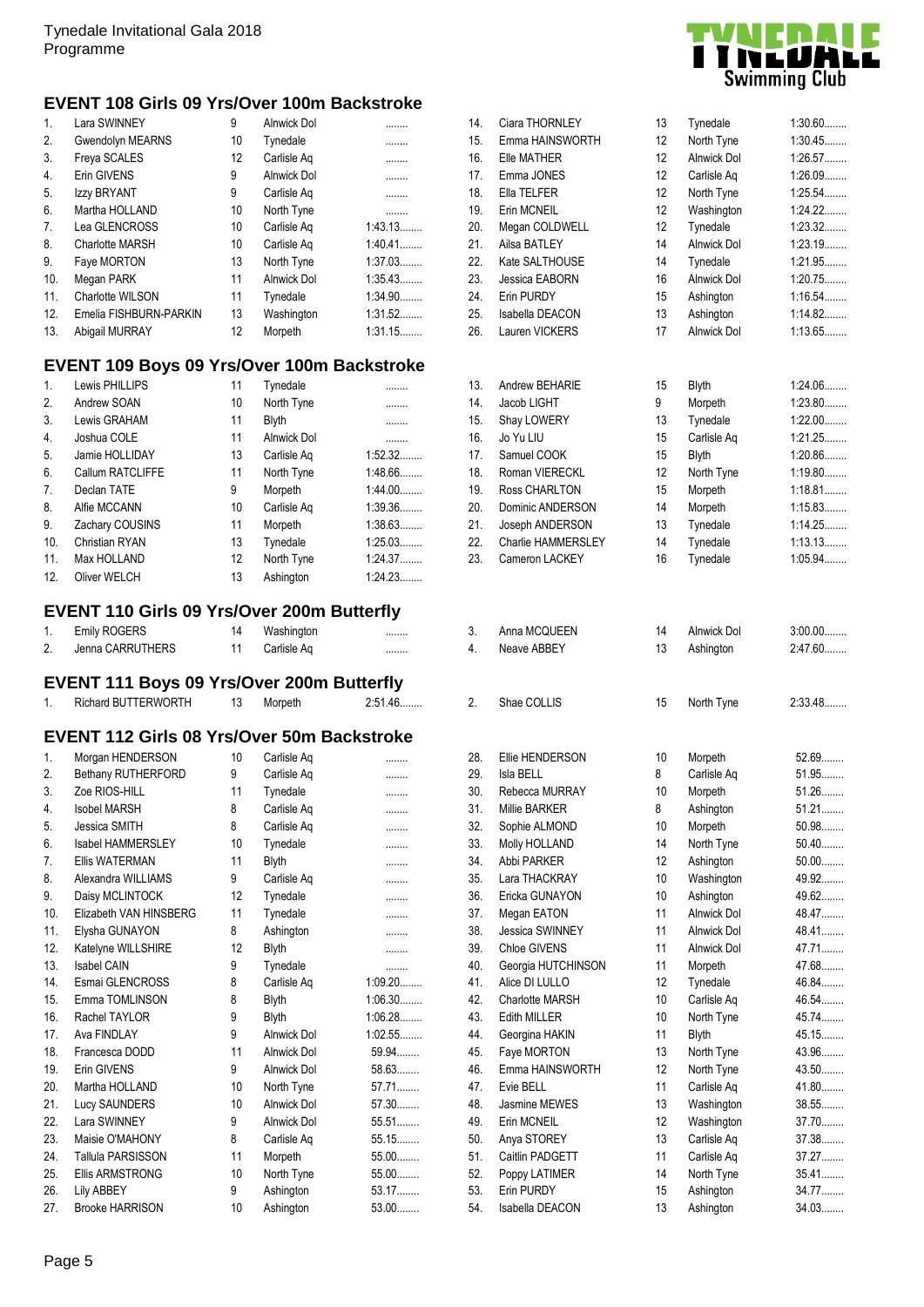#### **EVENT 113 Boys 08 Yrs/Over 50m Backstroke**

| 1.             | Nathan EMSLIE           | 12 | North Tyne   | .       |
|----------------|-------------------------|----|--------------|---------|
| 2.             | Sam MORTON              | 9  | North Tyne   | .       |
| 3.             | Lewis PHILLIPS          | 11 | Tynedale     | .       |
| 4.             | <b>Brandon WILLIAMS</b> | 14 | Carlisle Aq  |         |
| 5.             | Will HEWSON             | 10 | Carlisle Aq  |         |
| 6.             | Harvey LYON             | 8  | Carlisle Aq  |         |
| 7 <sub>1</sub> | <b>Isaac BATSON</b>     | 9  | Tynedale     |         |
| 8.             | Shaun GRAY              | 10 | Carlisle Aq  |         |
| 9.             | Reuben SMITH            | 11 | Blyth        |         |
| 10.            | Sam RAE                 | 10 | Carlisle Aq  |         |
| 11.            | Oscar LYON              | 8  | Carlisle Ag  |         |
| 12.            | <b>Matthew HUNTLEY</b>  | 10 | <b>Blyth</b> | 1:03.45 |
| 13.            | Sonni MULLIN            | 8  | Ashington    | 1:01.23 |
| 14.            | Joseph COWING           | 10 | Carlisle Ag  | 59.79   |
| 15.            | Dawson JAMISON          | 9  | Ashington    | 54.00   |
| 16.            | Alfie ASHURST           | 10 | Ashington    | 53.71   |
| 17.            | <b>Oliver TOMLINSON</b> | 10 | <b>Blyth</b> | 53.15   |
| 18.            | Matthew HALL            | 11 | Carlisle Aq  | $52.11$ |
| 19.            | McKenzie GRIERSON       | 10 | Carlisle Ag  | 51.69   |
|                |                         |    |              |         |

## **EVENT 114 Girls 09 Yrs/Over 200m Freestyle**

| $\mathbf{1}$ . | Amy PATTERSON           | 12 | Alnwick Dol        |           |
|----------------|-------------------------|----|--------------------|-----------|
| 2.             | Ellie BROWN             | 9  | Tynedale           |           |
| 3.             | Rachel HUDDLESTON       | 11 | Tynedale           | .         |
| 4.             | Ciara THORNLEY          | 13 | Tynedale           | 4:00.58   |
| 5.             | Grace LITTLE            | 9  | Carlisle Ag        | 3:35.09   |
| 6.             | Olivia SHARP            | 12 | Alnwick Dol        | 3:34.24   |
| 7.             | Molly JOHNSTON          | 10 | Alnwick Dol        | $3:30.20$ |
| 8.             | <b>Grace COURTNEY</b>   | 15 | Tynedale           | $3:30.05$ |
| 9.             | Maisie SANDS            | 10 | Morpeth            | 3:14.65   |
| 10.            | Freya JOHNSON           | 10 | Morpeth            | $3:11.46$ |
| 11.            | Chloe GIVENS            | 11 | Alnwick Dol        | $3:08.41$ |
| 12.            | <b>Charlotte WILSON</b> | 11 | Tynedale           | $3:06.12$ |
| 13.            | Ellen LOWRIE            | 11 | <b>Alnwick Dol</b> | 3:05.77   |

## **EVENT 115 Boys 09 Yrs/Over 200m Freestyle**

| 1.             | Alfie MCCANN           | 10 | Carlisle Ag        |           |
|----------------|------------------------|----|--------------------|-----------|
| 2.             | Sam MORTON             | 9  | North Tyne         | .         |
| 3.             | Callum RATCLIFFE       | 11 | North Tyne         | .         |
| 4.             | Spencer THACKRAY       | 11 | Washington         |           |
| 5.             | Harri BIRTWHISTLE-HUGH | 10 | Carlisle Ag        | 3:41.91   |
| 6.             | Maximus LAZONBY        | 9  | Carlisle Ag        | 3:23.31   |
| 7 <sub>1</sub> | Denholm COLLIS         | 9  | North Tyne         | 3:21.55   |
| 8.             | Jacob LIGHT            | 9  | Morpeth            | $3:20.00$ |
| 9.             | <b>Ruaridh BATLEY</b>  | 9  | <b>Alnwick Dol</b> | 3:17.36   |



| 20. | Callum RATCLIFFE       | 11                | North Tyne  | 50.98  |
|-----|------------------------|-------------------|-------------|--------|
| 21. | Lawrence MILBURN       | 11                | Tynedale    | 50.78  |
| 22. | Andrew SOAN            | 10                | North Tyne  | 48.79  |
| 23. | <b>Thomas MARSHALL</b> | 13                | Morpeth     | 48.04  |
| 24. | <b>Joel ARRIES</b>     | $12 \overline{ }$ | Ashington   | 47.95  |
| 25. | Liam HUNTER            | 9                 | Morpeth     | 47.43. |
| 26. | Max HOLLAND            | $12 \overline{ }$ | North Tyne  | 44.45. |
| 27. | Aser MOHAMED           | 10                | Carlisle Aq | 42.90  |
| 28. | <b>Matthew PARK</b>    | 14                | Alnwick Dol | 42.85  |
| 29. | <b>Matthew SMITH</b>   | 14                | Carlisle Ag | 40.88  |
| 30. | Benjamin FORTESCUE     | 13                | Alnwick Dol | 40.67  |
| 31. | <b>Jack ASHURST</b>    | 13                | Ashington   | 38.11. |
| 32. | Oliver WELCH           | 13                | Ashington   | 37.95  |
| 33. | <b>Edward BROWN</b>    | 11                | Alnwick Dol | 37.73  |
| 34. | Jo Yu LIU              | 15                | Carlisle Aq | 36.01  |
| 35. | Charlie HAMMERSLEY     | 14                | Tynedale    | 35.10  |
| 36. | Samuel STOREY          | 16                | Carlisle Aq | 33.46. |
| 37. | Daniel JONES           | 14                | Tynedale    | 33.20  |
|     |                        |                   |             |        |
|     |                        |                   |             |        |
|     |                        |                   |             |        |

| 14. | Halle SEYMOUR       | 12 | Tynedale           | 2:56.64   |
|-----|---------------------|----|--------------------|-----------|
| 15. | Megan COLDWELL      | 12 | Tynedale           | 2:53.06   |
| 16. | Paige BASSETT       | 13 | Carlisle Aq        | 2:47.63   |
| 17. | Ailsa BATLEY        | 14 | Alnwick Dol        | 2:42.94   |
| 18. | Georgia ANDERSON    | 15 | Tynedale           | $2:37.10$ |
| 19. | Nancy MULHOLLAND    | 16 | Tynedale           | 2:34.76   |
| 20. | Anna MCQUEEN        | 14 | <b>Alnwick Dol</b> | 2:34.30   |
| 21. | Kimberley ROBSON    | 14 | Alnwick Dol        | 2:28.43   |
| 22. | Millie CRAIK        | 13 | Ashington          | 2:26.61   |
| 23. | Kate SALTHOUSE      | 14 | Tynedale           | 2:26.07   |
| 24. | Erin PURDY          | 15 | Ashington          | 2:19.59   |
| 25. | Jennifer LOWRIE     | 13 | Alnwick Dol        | 2:18.40   |
| 26. | Madeleine DUFFY     | 14 | Tynedale           | 2:17.29   |
|     |                     |    |                    |           |
| 10. | Zachary COUSINS     | 11 | Morpeth            | $3:10.00$ |
| 11. | Jamie DYKINS        | 13 | Tynedale           | 2:40.00   |
| 12. | <b>Edward BROWN</b> | 11 | Alnwick Dol        | 2:35.07   |
| 13. | Owen COGAN          | 13 | Carlisle Aq        | 2:28.76   |
| 14. | Ross CHARLTON       | 15 | Morpeth            | 2:22.73   |
| 15. | Samuel TATE         | 13 | Morpeth            | 2:16.70   |
| 16. | Matthew JONES       | 14 | Carlisle Aq        | 2:15.44   |
| 17. | Cameron LACKEY      | 16 | Tynedale           | 2:09.83   |
|     |                     |    |                    |           |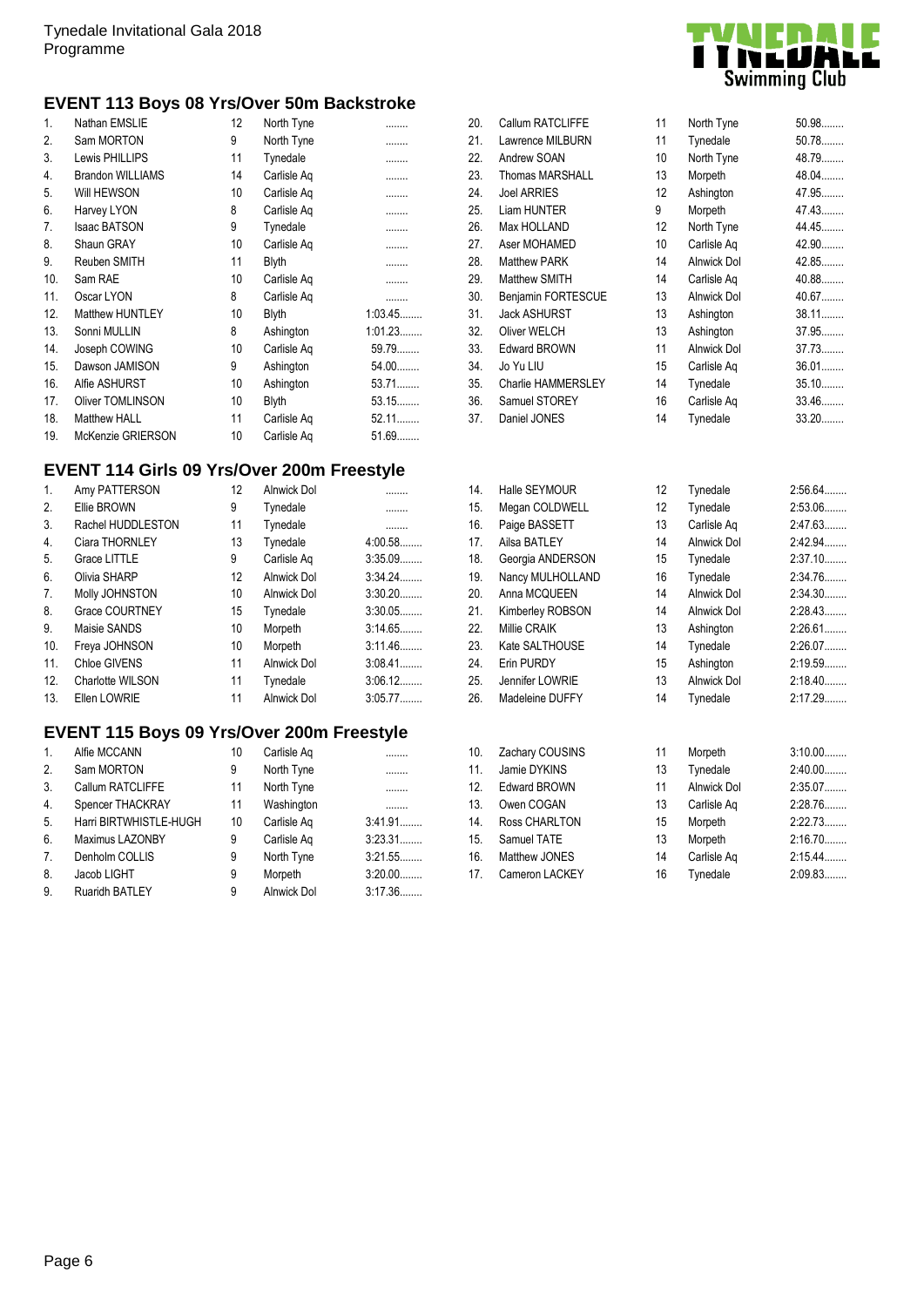## **Session 2** (Warmups TBC, Event start TBC)

## **EVENT 201 Girls 10 Yrs/Over 400m Freestyle**

| $\mathbf{1}$ .   | Rachel BLACK        | 13 | Alnwick Dol        |           |
|------------------|---------------------|----|--------------------|-----------|
| 2.               | Emma HAINSWORTH     | 12 | North Tyne         |           |
| 3.               | <b>Emily ROGERS</b> | 14 | Washington         |           |
| $\overline{4}$ . | Lara THACKRAY       | 10 | Washington         |           |
| 5.               | Francesca DODD      | 11 | Alnwick Dol        |           |
| 6.               | Alice DI LULLO      | 12 | Tynedale           |           |
| 7.               | Freya SCALES        | 12 | Carlisle Aq        |           |
| 8.               | Ellen LOWRIE        | 11 | <b>Alnwick Dol</b> |           |
| 9.               | Elle MATHER         | 12 | <b>Alnwick Dol</b> |           |
| 10.              | Abigail MURRAY      | 12 | Morpeth            | $7:00.00$ |
| 11.              | Alice HUDSON        | 12 | Morpeth            | $6:50.00$ |
| 12.              | Lea GLENCROSS       | 10 | Carlisle Ag        | $6:43.00$ |

### **EVENT 202 Boys 08 Yrs/Over 50m Breaststroke**

| 1.  | <b>Isaac BATSON</b>     | 9  | Tynedale           | .         |
|-----|-------------------------|----|--------------------|-----------|
| 2.  | <b>Brandon WILLIAMS</b> | 14 | Carlisle Aq        |           |
| 3.  | Benjamin SOUTHERN       | 9  | Tynedale           |           |
| 4.  | Reuben SMITH            | 11 | <b>Blyth</b>       |           |
| 5.  | Oscar DODD              | 9  | <b>Alnwick Dol</b> |           |
| 6.  | Shaun GRAY              | 10 | Carlisle Aq        |           |
| 7.  | Jamie LONERGAN          | 9  | Tynedale           |           |
| 8.  | Nathan EMSLIE           | 12 | North Tyne         |           |
| 9.  | Alex MILES              | 9  | <b>Blyth</b>       |           |
| 10. | Oscar LYON              | 8  | Carlisle Aq        |           |
| 11. | Sam RAE                 | 10 | Carlisle Aq        |           |
| 12. | Harvey LYON             | 8  | Carlisle Aq        |           |
| 13. | Lewis GRAHAM            | 11 | Blyth              |           |
| 14. | Daniel SMITH            | 12 | <b>Blyth</b>       | 1:07.77   |
| 15. | Joseph COWING           | 10 | Carlisle Aq        | 1:06.89   |
| 16. | Matthew HUNTLEY         | 10 | <b>Blyth</b>       | 1:06.25   |
| 17. | Sonni MULLIN            | 8  | Ashington          | $1:05.14$ |
| 18. | Ben LOWRIE              | 10 | Alnwick Dol        | 1:00.36   |
| 19. | Denholm COLLIS          | 9  | North Tyne         | 58.88     |
| 20. | Alfie ASHURST           | 10 | Ashington          | 56.93     |

## **EVENT 203 Girls 08 Yrs/Over 50m Breaststroke**

| 1.  | Lois TELFER              | 11 | Carlisle Aq  | .       |
|-----|--------------------------|----|--------------|---------|
| 2.  | Millie JOHNSON           | 12 | North Tyne   | .       |
| 3.  | Ellie BROWN              | 9  | Tynedale     |         |
| 4.  | Niamh LONERGAN           | 9  | Tynedale     |         |
| 5.  | Olivia COURTNEY          | 9  | Tynedale     |         |
| 6.  | Evie BELL                | 11 | Carlisle Aq  |         |
| 7.  | Elysha GUNAYON           | 8  | Ashington    |         |
| 8.  | Alexandra WILLIAMS       | 9  | Carlisle Aq  | .       |
| 9.  | <b>Isabel CAIN</b>       | 9  | Tynedale     |         |
| 10. | <b>Ellis WATERMAN</b>    | 11 | <b>Blyth</b> | .       |
| 11. | Zoe RIOS-HILL            | 11 | Tynedale     |         |
| 12. | Katelyne WILLSHIRE       | 12 | <b>Blyth</b> | .       |
| 13. | <b>Isabel HAMMERSLEY</b> | 10 | Tynedale     |         |
| 14. | <b>Isobel MARSH</b>      | 8  | Carlisle Ag  | .       |
| 15. | Emma TOMLINSON           | 8  | <b>Blyth</b> | 1:22.21 |
| 16. | Jessica SMITH            | 8  | Carlisle Ag  | 1:17.16 |
| 17. | Esmai GLENCROSS          | 8  | Carlisle Aq  | 1:16.61 |
| 18. | Rachel TAYLOR            | 9  | <b>Blyth</b> | 1:10.15 |
| 19. | <b>Lucy SAUNDERS</b>     | 10 | Alnwick Dol  | 1:09.52 |
| 20. | Millie BARKER            | 8  | Ashington    | 1:07.83 |
| 21. | Martha HOLLAND           | 10 | North Tyne   | 1:07.54 |
| 22. | Maisie O'MAHONY          | 8  | Carlisle Aq  | 1:07.47 |
| 23. | Daisy SHARP              | 8  | Alnwick Dol  | 1:05.90 |
| 24. | Isla BELL                | 8  | Carlisle Aq  | 1:05.25 |
| 25. | <b>Grace LITTLE</b>      | 9  | Carlisle Ag  | 1:04.28 |

| 13. | Megan PARK               | 11 | Alnwick Dol        | $6:26.25\dots$ |
|-----|--------------------------|----|--------------------|----------------|
| 14. | Ella TELFER              | 12 | North Tyne         | $6:23.51$      |
| 15. | Hannah JOHNSTON          | 12 | Alnwick Dol        | 6:13.08        |
| 16. | Natalie COWELL           | 14 | Alnwick Dol        | 6:02.51        |
| 17. | <b>Ellie PRICE</b>       | 12 | Alnwick Dol        | 6:00.65        |
| 18. | Jenna CARRUTHERS         | 11 | Carlisle Aq        | $5:52.10$      |
| 19. | Georgia ANDERSON         | 15 | Tynedale           | 5:35.78        |
| 20. |                          | 14 | Alnwick Dol        | $5:30.80$      |
|     | Anna MCQUEEN             |    |                    |                |
| 21. | Rosie SMITH              | 13 | Morpeth            | 5:29.04        |
| 22. | Kate KENNEDY             | 11 | Morpeth            | $5:17.40$      |
| 23. | Millie CRAIK             | 13 | Ashington          | 5:09.06        |
| 24. | Neave ABBEY              | 13 | Ashington          | 5:08.81        |
| 21. | Thomas BRADLEY           | 10 | Carlisle Aq        | 56.80          |
| 22. | <b>Jack HILLS</b>        | 11 | Ashington          | 56.50          |
| 23. | Dawson JAMISON           | 9  | Ashington          | 56.00          |
| 24. | Jacob LIGHT              | 9  | Morpeth            | 53.81          |
| 25. | <b>Oliver TOMLINSON</b>  | 10 | <b>Blyth</b>       | 52.75          |
| 26. | Benjamin FORTESCUE       | 13 | Alnwick Dol        | 50.31          |
| 27. | Spencer THACKRAY         | 11 | Washington         | 50.27          |
| 28. | <b>Joel ARRIES</b>       | 12 | Ashington          | $50.08$        |
| 29. | Roman VIERECKL           | 12 |                    | 48.88          |
|     |                          |    | North Tyne         |                |
| 30. | Jamie DYKINS             | 13 | Tynedale           | 45.83          |
| 31. | Harry COURTNEY           | 13 | Tynedale           | 43.77          |
| 32. | Zachary COUSINS          | 11 | Morpeth            | 43.16          |
| 33. | <b>Robert BATES</b>      | 13 | Tynedale           | 43.10          |
| 34. | Matthew SMITH            | 14 | Carlisle Aq        | 42.87          |
| 35. | <b>Gregor BATLEY</b>     | 12 | Alnwick Dol        | 41.26          |
| 36. | Benjamin FISH            | 13 | Alnwick Dol        | 39.52          |
| 37. | <b>Jack ASHURST</b>      | 13 | Ashington          | 37.60          |
| 38. | Ethan LONSDALE           | 14 | Ashington          | 37.20          |
| 39. | Ben SAXON                | 16 | Alnwick Dol        | 37.00          |
|     |                          |    |                    |                |
| 26. | Ellie HENDERSON          | 10 | Morpeth            | 1:03.77        |
| 27. | <b>Tallula PARSISSON</b> | 11 | Morpeth            | $1:03.00$      |
| 28. | Ava FINDLAY              | 9  | <b>Alnwick Dol</b> | 1:00.96        |
| 29. | Maisie SANDS             | 10 | Morpeth            | 1:00.36        |
| 30. | Erica SAVAGE             | 11 | Ashington          | 59.00          |
| 31. | <b>Lily ABBEY</b>        | 9  | Ashington          | 58.16          |
| 32. | Amy PATTERSON            | 12 | <b>Alnwick Dol</b> | 57.68          |
| 33. | Freya JOHNSON            | 10 | Morpeth            | 57.66          |
| 34. | Grace COURTNEY           | 15 | Tynedale           | 56.55          |
| 35. | Ericka GUNAYON           | 10 | Ashington          | 56.52          |
|     |                          |    |                    |                |
| 36. | Abbi PARKER              | 12 | Ashington          | 56.00          |
| 37. | Rebecca MURRAY           | 10 | Morpeth            | 55.79          |
| 38. | <b>Brooke HARRISON</b>   | 10 | Ashington          | 55.00          |
| 39. | Sian TUCK                | 11 | Washington         | 54.14          |
| 40. | Georgina HAKIN           | 11 | <b>Blyth</b>       | 53.05          |
| 41. | Molly HOLLAND            | 14 | North Tyne         | 47.67          |
| 42. | Paige BASSETT            | 13 | Carlisle Aq        | 45.98          |
| 43. | Jasmine MEWES            | 13 | Washington         | 45.04          |
| 44. | Sophie GREEN             | 13 | Alnwick Dol        | 45.00          |
| 45. | Ailsa BATLEY             | 14 | <b>Alnwick Dol</b> | 44.06          |
| 46. | Lara COGAN               | 15 | Carlisle Aq        | 40.16          |
| 47. | Daisy CUNNINGHAM         | 11 | Morpeth            | 40.10          |
| 48. | Nancy MULHOLLAND         | 16 | Tynedale           | 39.48          |
|     | Hannah POUNTNEY          |    |                    |                |
| 49. |                          | 15 | Morpeth            | 38.56          |
| 50. | Jessica DUFF             | 16 | North Tyne         | 34.50          |

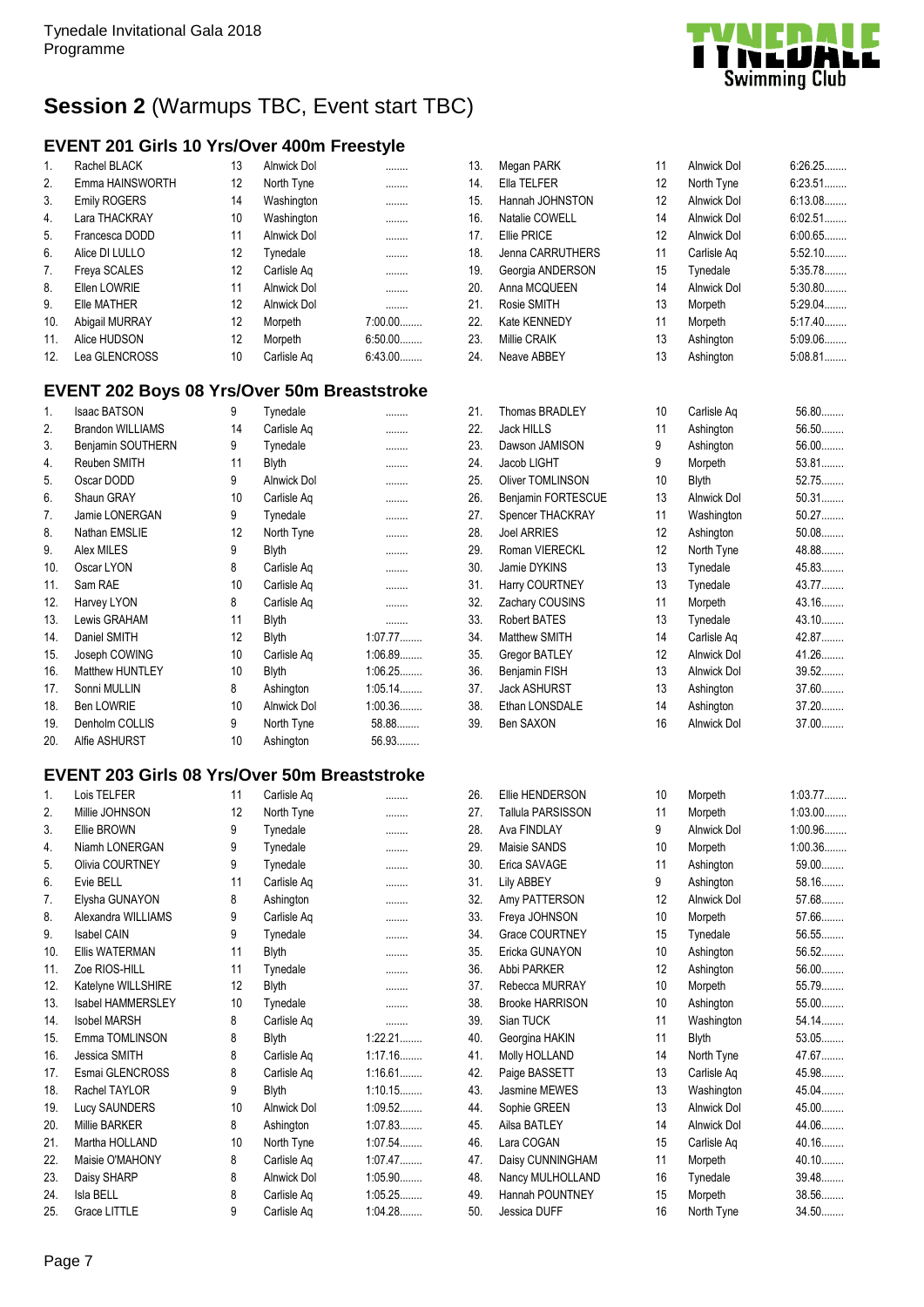## **EVENT 204 Boys 09 Yrs/Over 200m IM**

| $\mathbf{1}$ .   | Joshua COLE            | 11 | Alnwick Dol        | .         |
|------------------|------------------------|----|--------------------|-----------|
| 2.               | Spencer THACKRAY       | 11 | Washington         | .         |
| 3.               | Jack PRICE             | 9  | <b>Alnwick Dol</b> | .         |
| $\overline{4}$ . | Harri BIRTWHISTLE-HUGH | 10 | Carlisle Ag        | 4:00.43   |
| 5.               | Alfie MCCANN           | 10 | Carlisle Ag        | 3:57.80   |
| 6.               | Ben SCOTT              | 11 | Tynedale           | 3:22.35   |
| 7 <sub>1</sub>   | Jamie HOLLIDAY         | 13 | Carlisle Ag        | $3:19.44$ |
| 8.               | Jamie DYKINS           | 13 | Tynedale           | $3:15.00$ |
| 9.               | Joseph ANDERSON        | 13 | Tynedale           | 3:09.40   |
|                  |                        |    |                    |           |

## **EVENT 205 Girls 09 Yrs/Over 200m IM**

| $\mathbf{1}$ . | <b>Emily ROGERS</b>    | 14                | Washington         | .         |
|----------------|------------------------|-------------------|--------------------|-----------|
| 2.             | Amber RIGG             | 9                 | Carlisle Ag        | .         |
| 3.             | <b>Jessica SWINNEY</b> | 11                | Alnwick Dol        | .         |
| 4.             | Henna MARTIN-ALLMAN    | 12                | Tynedale           | .         |
| 5.             | Megan EATON            | 11                | Alnwick Dol        | 3:59.68   |
| 6.             | Lea GLENCROSS          | 10                | Carlisle Ag        | $3:54.21$ |
| 7.             | Charlotte WILSON       | 11                | Tynedale           | $3:31.12$ |
| 8.             | Erin MCNEIL            | $12 \overline{ }$ | Washington         | 3:30.54   |
| 9.             | Caitlin PADGETT        | 11                | Carlisle Ag        | 3:29.76   |
| 10.            | Halle SEYMOUR          | 12                | Tynedale           | 3:27.79   |
| 11.            | Abigail MURRAY         | 12                | Morpeth            | 3:25.68   |
| 12.            | Ciara THORNLEY         | 13                | Tynedale           | 3:23.09   |
| 13.            | Rachel BLACK           | 13                | <b>Alnwick Dol</b> | 3:21.07   |

## **EVENT 206 Boys 09 Yrs/Over 100m Butterfly**

| $\mathbf{1}$ . | Maximus LAZONBY       | 9  | Carlisle Aq |           |
|----------------|-----------------------|----|-------------|-----------|
| 2.             | <b>Ruaridh BATLEY</b> | 9  | Alnwick Dol |           |
| 3.             | Joshua COLE           | 11 | Alnwick Dol |           |
| 4.             | Declan TATE           | 9  | Morpeth     | $1:58.00$ |
| 5.             | <b>Christian RYAN</b> | 13 | Tynedale    | $1:20.00$ |
| 6.             | Roman VIERECKL        | 12 | North Tyne  | $1:18.10$ |

## **EVENT 207 Girls 09 Yrs/Over 100m Butterfly**

| 1.             | Molly JOHNSTON | 10  | Alnwick Dol |           |
|----------------|----------------|-----|-------------|-----------|
| 2 <sub>1</sub> | Emma JONES     | 12  | Carlisle Ag |           |
| 3.             | Lola SMITH     | 10. | Alnwick Dol |           |
| 4.             | Maisie SANDS   | 10  | Morpeth     | $1:58.00$ |

### **EVENT 208 Boys 08 Yrs/Over 50m Freestyle**

| 1.  | Shaun GRAY              | 10 | Carlisle Aq  | .       |
|-----|-------------------------|----|--------------|---------|
| 2.  | Alex MILES              | 9  | <b>Blyth</b> | .       |
| 3.  | Sam RAE                 | 10 | Carlisle Aq  | .       |
| 4.  | Benjamin SOUTHERN       | 9  | Tynedale     | .       |
| 5.  | Nathan EMSLIE           | 12 | North Tyne   | .       |
| 6.  | Jamie LONERGAN          | 9  | Tynedale     | .       |
| 7.  | Harvey LYON             | 8  | Carlisle Aq  | .       |
| 8.  | Oscar LYON              | 8  | Carlisle Aq  | .       |
| 9.  | <b>Brandon WILLIAMS</b> | 14 | Carlisle Aq  | 1:01.03 |
| 10. | Oscar DODD              | 9  | Alnwick Dol  | 56.35   |
| 11. | Joseph COWING           | 10 | Carlisle Aq  | 51.86   |
| 12. | Sonni MULLIN            | 8  | Ashington    | 51.64   |
| 13. | Matthew HUNTLEY         | 10 | Blyth        | 50.82   |
| 14. | Lewis GRAHAM            | 11 | <b>Blyth</b> | 49.95   |
| 15. | Liam HUNTER             | 9  | Morpeth      | 49.94   |
| 16. | <b>Isaac BATSON</b>     | 9  | Tynedale     | 48.61   |
| 17. | Jack PRICE              | 9  | Alnwick Dol  | 46.74   |
| 18. | Dawson JAMISON          | 9  | Ashington    | 46.00   |
| 19. | Thomas BRADLEY          | 10 | Carlisle Aq  | 45.94   |
| 20. | Daniel SMITH            | 12 | <b>Blyth</b> | 45.75   |
| 21. | McKenzie GRIERSON       | 10 | Carlisle Aq  | 45.68   |
| 22. | <b>Ben LOWRIE</b>       | 10 | Alnwick Dol  | 44.97   |
| 23. | <b>Matthew HALL</b>     | 11 | Carlisle Aq  | 43.53   |
| 24. | Alfie ASHURST           | 10 | Ashington    | 43.40   |



| 10. | Kyle ENGLISH              | 13 | Tynedale           | $2:58.10$ |
|-----|---------------------------|----|--------------------|-----------|
| 11. | Ross CHARLTON             | 15 | Morpeth            | 2:55.00   |
| 12. | Samuel STOREY             | 16 | Carlisle Aq        | 2:47.95   |
| 13. | <b>Gregor BATLEY</b>      | 12 | <b>Alnwick Dol</b> | 2:44.70   |
| 14. | Christopher COWING        | 15 | Carlisle Aq        | $2:38.12$ |
| 15. | Dominic ANDERSON          | 14 | Morpeth            | $2:37.20$ |
| 16. | Nicholas RYAN             | 17 | Tynedale           | 2:31.78   |
| 17. | Shae COLLIS               | 15 | North Tyne         | 2:23.65   |
| 14. | Olivia O'MAHONY           | 10 | Carlisle Aq        | 3:12.46   |
| 15. | <b>Ellie PRICE</b>        | 12 | Alnwick Dol        | 3:11.03   |
| 16. | Natalie COWELL            | 14 | Alnwick Dol        | 3:08.40   |
| 17. | <b>Jasmine MEWES</b>      | 13 | Washington         | 3:04.67   |
| 18. | Georgia ANDERSON          | 15 | Tynedale           | 3:03.15   |
| 19. | Anna MCQUEEN              | 14 | <b>Alnwick Dol</b> | 2:58.20   |
| 20. | Jessica EABORN            | 16 | <b>Alnwick Dol</b> | 2:57.13   |
| 21. | Rosie SMITH               | 13 | Morpeth            | 2:49.56   |
| 22. | Kate SALTHOUSE            | 14 | Tynedale           | 2:46.03   |
| 23. | Kimberley ROBSON          | 14 | <b>Alnwick Dol</b> | 2:45.44   |
| 24. | Lauren VICKERS            | 17 | Alnwick Dol        | 2:41.08   |
| 25. | Madeleine DUFFY           | 14 | Tynedale           | 2:24.50   |
| 7.  | <b>Charlie HAMMERSLEY</b> | 14 | Tynedale           | $1:16.00$ |
| 8.  | Harry COURTNEY            | 13 | Tynedale           | 1:14.40   |
| 9.  | Dominic ANDERSON          | 14 | Morpeth            | 1:12.10   |
| 10. | Jonathan EABORN           | 13 | Alnwick Dol        | 1:11.70   |
| 11. | Nicholas RYAN             | 17 | Tynedale           | $1:10.00$ |
| 5.  | Eve GRANSBURY             | 11 | North Tyne         | 1:50.69   |
| 6.  | <b>Jessica SWINNEY</b>    | 11 | <b>Alnwick Dol</b> | $1:34.40$ |
| 7.  | Anya STOREY               | 13 | Carlisle Ag        | 1:26.46   |
| 8.  | Kate KENNEDY              | 11 | Morpeth            | 1:24.20   |
| 25. | Jack HILLS                | 11 | Ashington          | 43.20     |
| 26. | Lawrence MILBURN          | 11 | Tynedale           | 41.05     |
| 27. | <b>Thomas MARSHALL</b>    | 13 | Morpeth            | 39.79     |
| 28. | Denholm COLLIS            | 9  | North Tyne         | 39.25     |
| 29. | Aser MOHAMED              | 10 | Carlisle Ag        | 38.30     |
| 30. | <b>Joel ARRIES</b>        | 12 | Ashington          | 37.98     |
| 31. | Ben SCOTT                 | 11 | Tynedale           | 37.30     |
| 32. | Joshua MUNGALL            | 12 | Alnwick Dol        | 34.87     |
| 33. | Max HOLLAND               | 12 | North Tyne         | 34.76     |
| 34. | Andrew BEHARIE            | 15 | <b>Blyth</b>       | 32.70     |
| 35. | Matthew SMITH             | 14 | Carlisle Aq        | 32.58     |
| 36. | Owen COGAN                | 13 | Carlisle Aq        | 32.52     |
| 37. | Kyle ENGLISH              | 13 | Tynedale           | 31.60     |
| 38. | <b>Gregor BATLEY</b>      | 12 | <b>Alnwick Dol</b> | $30.60$   |
| 39. | Harry COURTNEY            | 13 | Tynedale           | $30.50$   |
| 40. | Ross CHARLTON             | 15 | Morpeth            | 29.93     |
| 41. | <b>Robert BATES</b>       | 13 | Tynedale           | 29.52     |
| 42. | Luke FAHY                 | 18 | Alnwick Dol        | 29.00     |
| 43. | <b>Jack ASHURST</b>       | 13 | Ashington          | 28.50     |
| 44. | Jonathan EABORN           | 13 | Alnwick Dol        | 28.10     |
| 45. | Matthew JONES             | 14 | Carlisle Ag        | 27.74     |
| 46. | Ben SAXON                 | 16 | Alnwick Dol        | 27.04     |
| 47. | Shae COLLIS               | 15 | North Tyne         | 26.30     |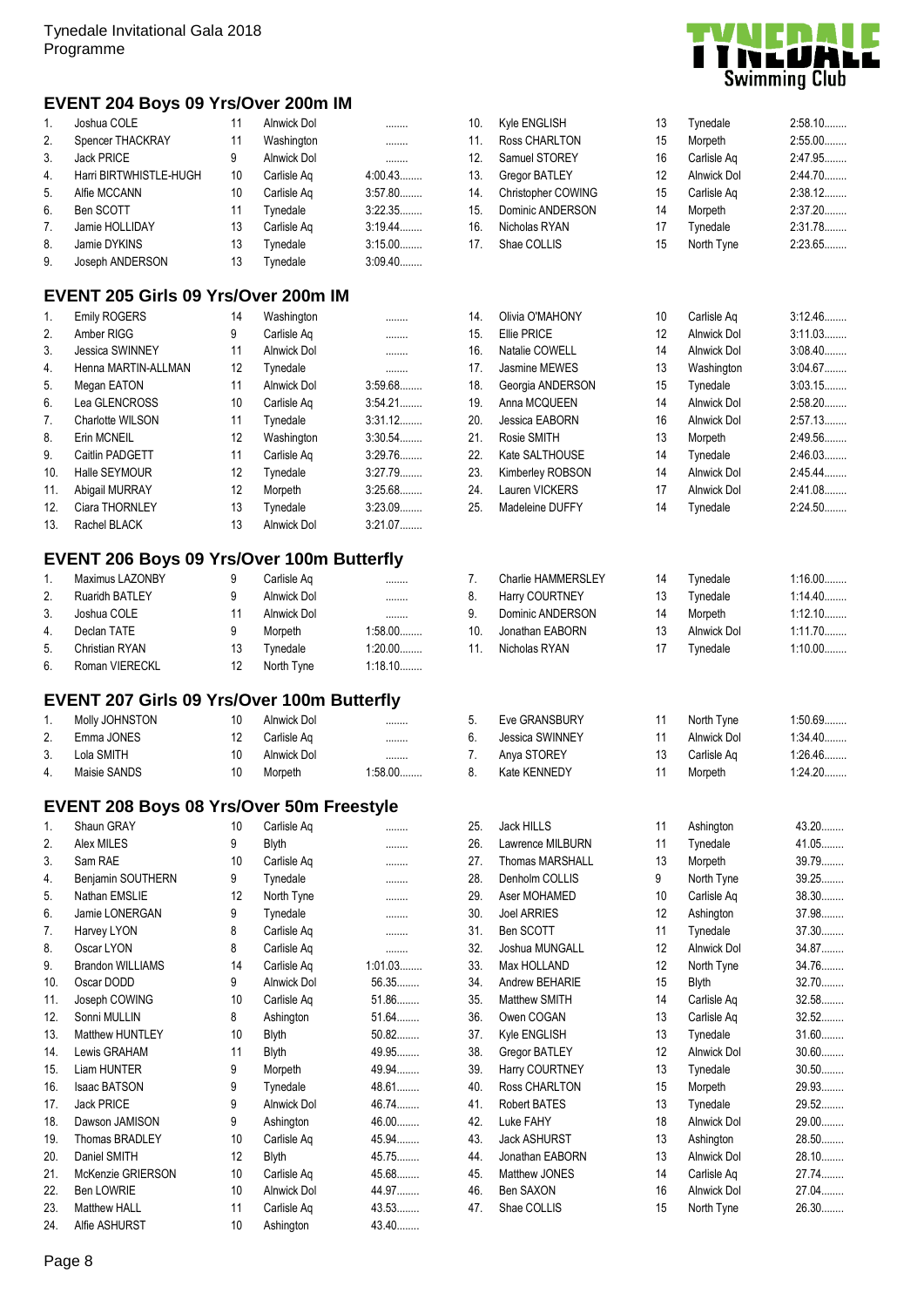### **EVENT 209 Girls 08 Yrs/Over 50m Freestyle**

| 1.  | Bethany RUTHERFORD                     | 9  | Carlisle Aq        |         |
|-----|----------------------------------------|----|--------------------|---------|
| 2.  | <b>Isabel HAMMERSLEY</b>               | 10 | Tynedale           |         |
| 3.  | Olivia COURTNEY                        | 9  | Tynedale           |         |
| 4.  | Zoe RIOS-HILL                          | 11 | Tynedale           |         |
| 5.  | Isabel CAIN                            | 9  | Tynedale           | .       |
| 6.  | Morgan HENDERSON                       | 10 | Carlisle Aq        |         |
| 7.  |                                        | 8  |                    | .       |
| 8.  | Elysha GUNAYON<br><b>Jessica SMITH</b> |    | Ashington          | .       |
|     |                                        | 8  | Carlisle Aq        |         |
| 9.  | Daisy SHARP                            | 8  | <b>Alnwick Dol</b> |         |
| 10. | Katelyne WILLSHIRE                     | 12 | <b>Blyth</b>       |         |
| 11. | <b>Ellis WATERMAN</b>                  | 11 | Blyth              |         |
| 12. | Ellie BROWN                            | 9  | Tynedale           |         |
| 13. | <b>Isobel MARSH</b>                    | 8  | Carlisle Aq        | .       |
| 14. | Lois TELFER                            | 11 | Carlisle Aq        | .       |
| 15. | Niamh LONERGAN                         | 9  | Tynedale           | .       |
| 16. | Esmai GLENCROSS                        | 8  | Carlisle Aq        | 1:01.36 |
| 17. | Emma TOMLINSON                         | 8  | <b>Blyth</b>       | 58.54   |
| 18. | Alexandra WILLIAMS                     | 9  | Carlisle Aq        | 58.27   |
| 19. | Rachel TAYLOR                          | 9  | <b>Blyth</b>       | 53.97   |
| 20. | Ava FINDLAY                            | 9  | <b>Alnwick Dol</b> | 51.81   |
| 21. | <b>Jess STERRY</b>                     | 11 | Ashington          | 51.70   |
| 22. | Lily ABBEY                             | 9  | Ashington          | $51.00$ |
| 23. | Ellie HENDERSON                        | 10 | Morpeth            | 49.32   |
| 24. | Amy PATTERSON                          | 12 | <b>Alnwick Dol</b> | 48.84   |
| 25. | Izzy BRYANT                            | 9  | Carlisle Aq        | 48.56   |
| 26. | Tallula PARSISSON                      | 11 | Morpeth            | 48.00   |
| 27. | Elizabeth VAN HINSBERG                 | 11 | Tynedale           | 46.51   |
| 28. | <b>Millie BARKER</b>                   | 8  | Ashington          | 45.24   |
| 29. | Sophie ALMOND                          | 10 | Morpeth            | 45.22   |
| 30. | <b>Ellis ARMSTRONG</b>                 | 10 | North Tyne         | 45.00   |
| 31. | Sian TUCK                              | 11 | Washington         | 44.73.  |
| 32. | Rebecca MURRAY                         | 10 | Morpeth            | 44.71.  |
| 33. | Abbi PARKER                            | 12 | Ashington          | 44.00   |
|     |                                        |    |                    |         |

## **EVENT 210 Boys 09 Yrs/Over 100m Breaststroke**

| Oscar DODD              | 9  | Alnwick Dol        | .         |
|-------------------------|----|--------------------|-----------|
| Benjamin SOUTHERN       | 9  | Tynedale           |           |
| <b>Ruaridh BATLEY</b>   | 9  | <b>Alnwick Dol</b> |           |
| Lawrence MILBURN        | 11 | Tynedale           |           |
| <b>Jack PRICE</b>       | 9  | <b>Alnwick Dol</b> | .         |
| Joseph COWING           | 10 | Carlisle Ag        | 2:21.53   |
| Liam HUNTER             | 9  | Morpeth            | $2:10.00$ |
| Declan TATE             | 9  | Morpeth            | $2:10.00$ |
| Maximus LAZONBY         | 9  | Carlisle Ag        | 2:05.75   |
| Harri BIRTWHISTLE-HUGH  | 10 | Carlisle Ag        | 2:03.93   |
| <b>Oliver TOMLINSON</b> | 10 | <b>Blyth</b>       | $2:03.01$ |
| Spencer THACKRAY        | 11 | Washington         | 1:50.74   |
|                         |    |                    |           |

### **EVENT 211 Girls 09 Yrs/Over 100m Breaststroke**

| $1_{\cdot}$ | Amber RIGG               | 9  | Carlisle Aq        |         |
|-------------|--------------------------|----|--------------------|---------|
| 2.          | Ava FINDLAY              | 9  | <b>Alnwick Dol</b> |         |
| 3.          | Martha HOLLAND           | 10 | North Tyne         | .       |
| 4.          | Megan EATON              | 11 | <b>Alnwick Dol</b> | .       |
| 5.          | Zoe RIOS-HILL            | 11 | Tynedale           | .       |
| 6.          | Olivia COURTNEY          | 9  | Tynedale           |         |
| 7.          | Sian TUCK                | 11 | Washington         | .       |
| 8.          | Lara SWINNEY             | 9  | <b>Alnwick Dol</b> | .       |
| 9.          | Lola SMITH               | 10 | <b>Alnwick Dol</b> | .       |
| 10.         | <b>Isabel CAIN</b>       | 9  | Tynedale           | .       |
| 11.         | Izzy BRYANT              | 9  | Carlisle Ag        | 2:21.58 |
| 12.         | <b>Tallula PARSISSON</b> | 11 | Morpeth            | 2:15.39 |
| 13.         | Sophie ALMOND            | 10 | Morpeth            | 2:10.00 |
| 14.         | <b>Brooke HARRISON</b>   | 10 | Ashington          | 2:05.00 |
| 15.         | Eve GRANSBURY            | 11 | North Tyne         | 2:00.44 |



| 34. | Lara THACKRAY           | 10 | Washington         | 43.87     |
|-----|-------------------------|----|--------------------|-----------|
| 35. | Maisie O'MAHONY         | 8  | Carlisle Aq        | 43.85     |
| 36. | Isla BELL               | 8  | Carlisle Aq        | 43.70     |
| 37. | Ericka GUNAYON          | 10 | Ashington          | 43.26     |
| 38. | Grace LITTLE            | 9  | Carlisle Aq        | 43.25     |
| 39. | Gwendolyn MEARNS        | 10 | Tynedale           | 42.38     |
| 40. | Emelia FISHBURN-PARKIN  | 13 | Washington         | 42.37     |
| 41. | <b>Grace COURTNEY</b>   | 15 | Tynedale           | 41.07     |
| 42. | Georgia HUTCHINSON      | 11 | Morpeth            | 39.82     |
| 43. | <b>Charlotte WILSON</b> | 11 | Tynedale           | 39.31     |
| 44. | Alice DI LULLO          | 12 | Tynedale           | 39.30     |
| 45. | Megan PARK              | 11 | <b>Alnwick Dol</b> | 38.18.    |
| 46. | Millie JOHNSON          | 12 | North Tyne         | 37.68     |
| 47. | Rachel BLACK            | 13 | Alnwick Dol        | 36.03     |
| 48. | Erica SAVAGE            | 11 | Ashington          | 35.44     |
| 49. | Sophie GREEN            | 13 | <b>Alnwick Dol</b> | 35.00     |
| 50. | Evie BELL               | 11 | Carlisle Aq        | 34.60     |
| 51. | Emma JONES              | 12 | Carlisle Aq        | 34.50     |
| 52. | Paige BASSETT           | 13 | Carlisle Aq        | 34.31     |
| 53. | Jenna CARRUTHERS        | 11 | Carlisle Aq        | 34.30     |
| 54. | Olivia O'MAHONY         | 10 | Carlisle Aq        | 34.10     |
| 55. | Ellen LOWRIE            | 11 | <b>Alnwick Dol</b> | 33.75     |
| 56. | Jasmine MEWES           | 13 | Washington         | 33.18.    |
| 57. | Henna MARTIN-ALLMAN     | 12 | Tynedale           | $32.40$   |
| 58. | Rosie SMITH             | 13 | Morpeth            | 31.98     |
| 59. | Neave ABBEY             | 13 | Ashington          | 31.50     |
| 60. | Erin KEELER-CLARKE      | 12 | Washington         | 31.24     |
| 61. | Hannah POUNTNEY         | 15 | Morpeth            | $30.20$   |
| 62. | Millie CRAIK            | 13 | Ashington          | 29.64     |
| 63. | Jennifer LOWRIE         | 13 | <b>Alnwick Dol</b> | 29.40     |
| 64. | Kate SALTHOUSE          | 14 | Tynedale           | 28.80     |
| 65. | Jessica DUFF            | 16 | North Tyne         | 28.80     |
|     |                         |    |                    |           |
|     |                         |    |                    |           |
| 13. | Harry COURTNEY          | 13 | Tynedale           | $1:40.00$ |
| 14. | Zachary COUSINS         | 11 | Morpeth            | 1:37.63   |
| 15. | Samuel COOK             | 15 | <b>Blyth</b>       | 1:37.09   |
| 16. | Andrew BEHARIE          | 15 | <b>Blyth</b>       | 1:33.66   |
| 17. | Samuel STOREY           | 16 | Carlisle Aq        | 1:29.37   |
| 18. | Shay LOWERY             | 13 | Tynedale           | 1:24.80   |
| 19. | Ethan LONSDALE          | 14 | Ashington          | $1:23.60$ |
| 20. | Luke FAHY               | 18 | Alnwick Dol        | 1:22.97   |
| 21. | Daniel JONES            | 14 | Tynedale           | 1:20.50   |
| 22. | Christopher COWING      | 15 | Carlisle Aq        | 1:19.81   |
| 23. | Nicholas RYAN           | 17 | Tynedale           | 1:11.20   |
|     |                         |    |                    |           |
|     |                         |    |                    |           |
| 16. | Georgia HUTCHINSON      | 11 | Morpeth            | 2:00.00   |
| 17. | Molly JOHNSTON          | 10 | Alnwick Dol        | 1:59.76   |
| 18. | Tesni OWEN              | 11 | Tynedale           | 1:56.54   |
| 19. | Olivia SHARP            | 12 | Alnwick Dol        | 1:52.95   |
| 20. | Megan PARK              | 11 | Alnwick Dol        | $1:50.91$ |
| 21. | Freya SCALES            | 12 | Carlisle Aq        | 1:48.05   |
| 22. | Olivia O'MAHONY         | 10 | Carlisle Aq        | 1:45.51   |
| 23. | Halle SEYMOUR           | 12 | Tynedale           | 1:44.92   |
| 24. | Francesca DODD          | 11 | Alnwick Dol        | 1:43.32   |
| 25. | Molly HOLLAND           | 14 | North Tyne         | 1:42.38   |
| 26. | Ellie PRICE             | 12 | Alnwick Dol        | 1:39.93   |
| 27. | Elle MATHER             | 12 | Alnwick Dol        | 1:39.56   |

28. Jessica SWINNEY 11 Alnwick Dol 1:39.29........ 29. Sophie GREEN 13 Alnwick Dol 1:34.99........ 30. Kimberley ROBSON 14 Alnwick Dol 1:32.46........